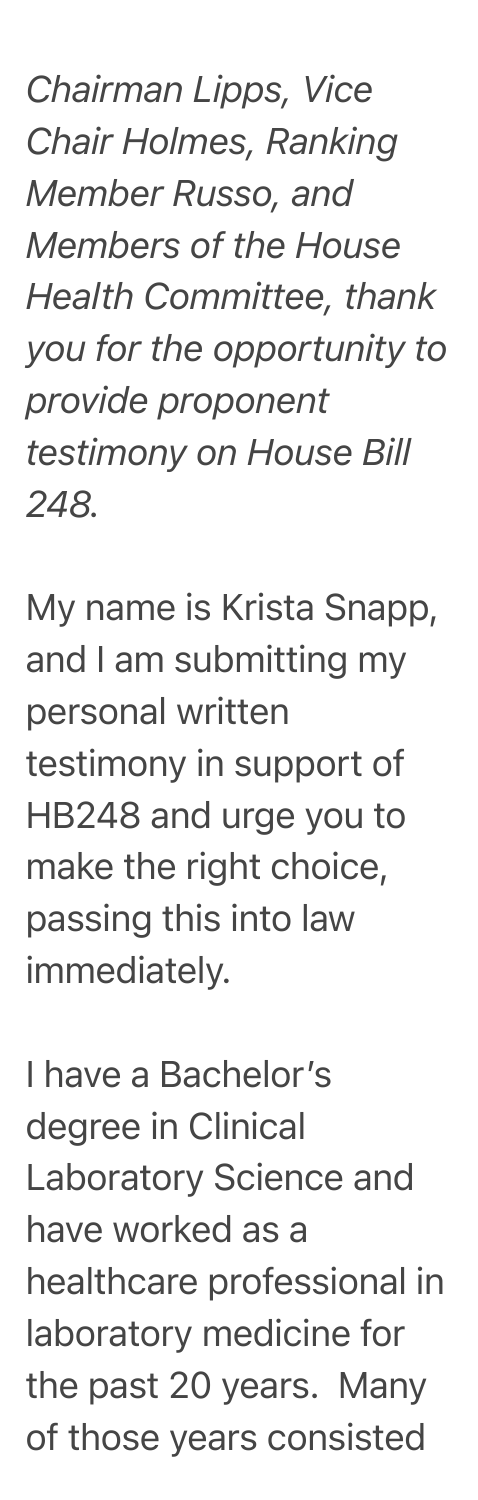of sitting at a microbiology bench and working to identify viruses or bacteria on molecular platforms. I have a vast

understanding of science.

I fully understand there are risks to both sides of this issue, but above all, we must value and respect each individual to make the best choice for themselves (and their children) based on their personal medical history and sincerely held beliefs. We must maintain vaccine choice and healthcare privacy for all.

One thing I always come back to when I really try to think critically as a scientist, is that medicine is never one size fits all. Vaccines included. Adverse events are very